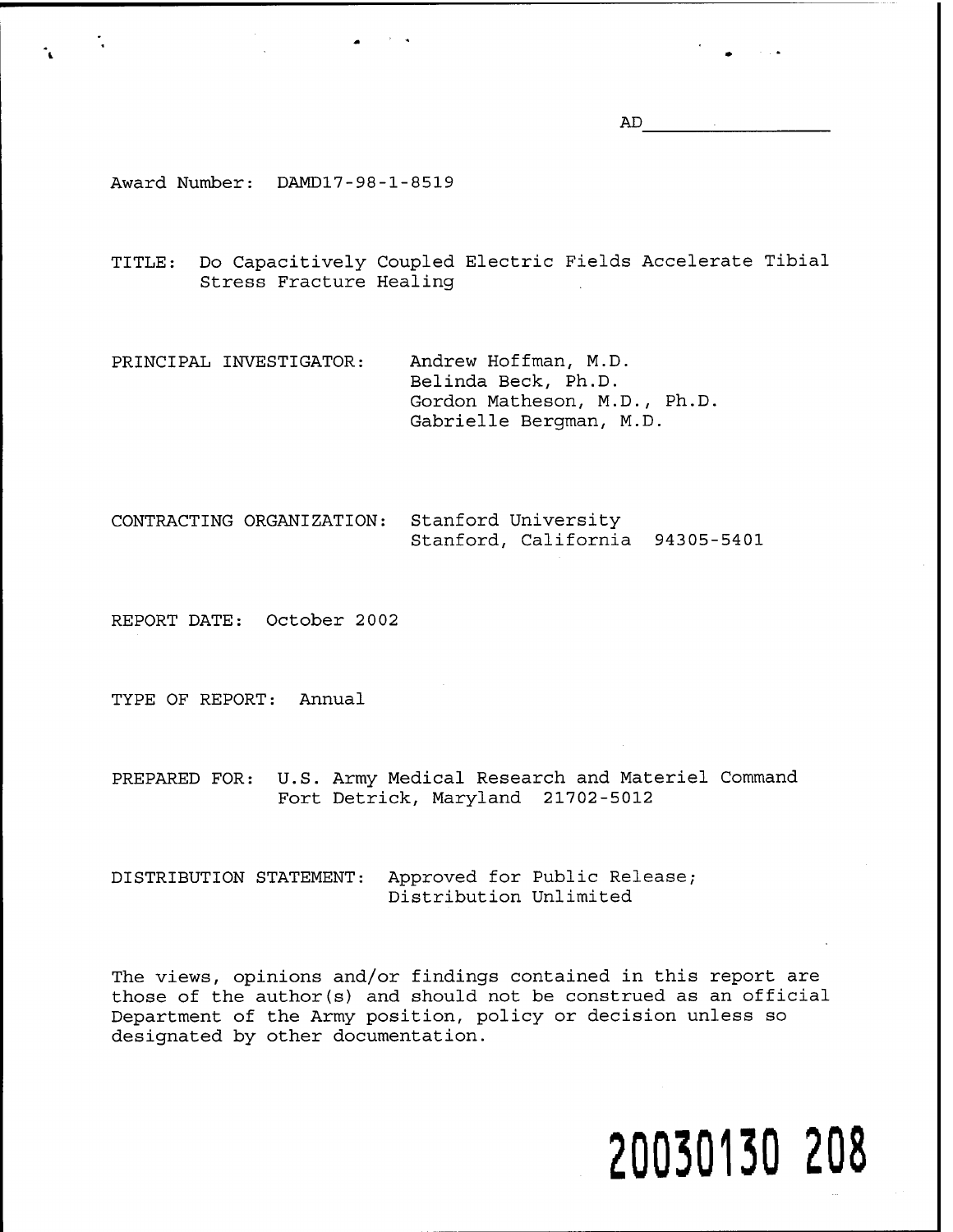| <b>REPORT DOCUMENTATION PAGE</b>                                                                                                                                                                                                                                                                                                                                                                                                                                                                                                                                                                                                                                                                                                   |                                                                                                                                                                                                                                                                                                                                                                                                                                                                                                                                                                                                                                                                                                                                                                                                                                                                                                                                                                                                                                                                                                                                                                                                                                   |                                    | Form Approved<br>OMB No. 074-0188                          |                                                                 |  |
|------------------------------------------------------------------------------------------------------------------------------------------------------------------------------------------------------------------------------------------------------------------------------------------------------------------------------------------------------------------------------------------------------------------------------------------------------------------------------------------------------------------------------------------------------------------------------------------------------------------------------------------------------------------------------------------------------------------------------------|-----------------------------------------------------------------------------------------------------------------------------------------------------------------------------------------------------------------------------------------------------------------------------------------------------------------------------------------------------------------------------------------------------------------------------------------------------------------------------------------------------------------------------------------------------------------------------------------------------------------------------------------------------------------------------------------------------------------------------------------------------------------------------------------------------------------------------------------------------------------------------------------------------------------------------------------------------------------------------------------------------------------------------------------------------------------------------------------------------------------------------------------------------------------------------------------------------------------------------------|------------------------------------|------------------------------------------------------------|-----------------------------------------------------------------|--|
| Public reporting burden for this collection of information is estimated to average 1 hour per response, including the time for reviewing instructions, searching existing data sources, gathering and maintaining<br>the data needed, and completing and reviewing this collection of information. Send comments regarding this burden estimate or any other aspect of this collection of information, including suggestions for<br>reducing this burden to Washington Headquarters Services, Directorate for Information Operations and Reports, 1215 Jefferson Davis Highway, Suite 1204, Arlington, VA 22202-4302, and to the Office of<br>Management and Budget, Paperwork Reduction Project (0704-0188), Washington, DC 20503 |                                                                                                                                                                                                                                                                                                                                                                                                                                                                                                                                                                                                                                                                                                                                                                                                                                                                                                                                                                                                                                                                                                                                                                                                                                   |                                    |                                                            |                                                                 |  |
| 1. AGENCY USE ONLY (Leave blank)                                                                                                                                                                                                                                                                                                                                                                                                                                                                                                                                                                                                                                                                                                   | <b>2. REPORT DATE</b>                                                                                                                                                                                                                                                                                                                                                                                                                                                                                                                                                                                                                                                                                                                                                                                                                                                                                                                                                                                                                                                                                                                                                                                                             | 3. REPORT TYPE AND DATES COVERED   |                                                            |                                                                 |  |
| <b>4. TITLE AND SUBTITLE</b>                                                                                                                                                                                                                                                                                                                                                                                                                                                                                                                                                                                                                                                                                                       | October 2002                                                                                                                                                                                                                                                                                                                                                                                                                                                                                                                                                                                                                                                                                                                                                                                                                                                                                                                                                                                                                                                                                                                                                                                                                      | Annual (15 Sep 01 - 14 Sep 02)     | <b>5. FUNDING NUMBERS</b>                                  |                                                                 |  |
| Do Capacitively Coupled Electric Fields                                                                                                                                                                                                                                                                                                                                                                                                                                                                                                                                                                                                                                                                                            |                                                                                                                                                                                                                                                                                                                                                                                                                                                                                                                                                                                                                                                                                                                                                                                                                                                                                                                                                                                                                                                                                                                                                                                                                                   |                                    | DAMD17-98-1-8519                                           |                                                                 |  |
| Accelerate Tibial Stress Fracture Healing                                                                                                                                                                                                                                                                                                                                                                                                                                                                                                                                                                                                                                                                                          |                                                                                                                                                                                                                                                                                                                                                                                                                                                                                                                                                                                                                                                                                                                                                                                                                                                                                                                                                                                                                                                                                                                                                                                                                                   |                                    |                                                            |                                                                 |  |
| 6. AUTHOR(S)<br>Andrew Hoffman, M.D.                                                                                                                                                                                                                                                                                                                                                                                                                                                                                                                                                                                                                                                                                               |                                                                                                                                                                                                                                                                                                                                                                                                                                                                                                                                                                                                                                                                                                                                                                                                                                                                                                                                                                                                                                                                                                                                                                                                                                   |                                    |                                                            |                                                                 |  |
| Belinda Beck, Ph.D.<br>Gordon Matheson, M.D., Ph.D.                                                                                                                                                                                                                                                                                                                                                                                                                                                                                                                                                                                                                                                                                |                                                                                                                                                                                                                                                                                                                                                                                                                                                                                                                                                                                                                                                                                                                                                                                                                                                                                                                                                                                                                                                                                                                                                                                                                                   |                                    |                                                            |                                                                 |  |
| Gabrielle Bergman. M.D.                                                                                                                                                                                                                                                                                                                                                                                                                                                                                                                                                                                                                                                                                                            |                                                                                                                                                                                                                                                                                                                                                                                                                                                                                                                                                                                                                                                                                                                                                                                                                                                                                                                                                                                                                                                                                                                                                                                                                                   |                                    |                                                            |                                                                 |  |
| 7. PERFORMING ORGANIZATION NAME(S) AND ADDRESS(ES)                                                                                                                                                                                                                                                                                                                                                                                                                                                                                                                                                                                                                                                                                 |                                                                                                                                                                                                                                                                                                                                                                                                                                                                                                                                                                                                                                                                                                                                                                                                                                                                                                                                                                                                                                                                                                                                                                                                                                   |                                    |                                                            | 8. PERFORMING ORGANIZATION<br><b>REPORT NUMBER</b>              |  |
| Stanford University<br>Stanford, California 94305-5401                                                                                                                                                                                                                                                                                                                                                                                                                                                                                                                                                                                                                                                                             |                                                                                                                                                                                                                                                                                                                                                                                                                                                                                                                                                                                                                                                                                                                                                                                                                                                                                                                                                                                                                                                                                                                                                                                                                                   |                                    |                                                            |                                                                 |  |
|                                                                                                                                                                                                                                                                                                                                                                                                                                                                                                                                                                                                                                                                                                                                    |                                                                                                                                                                                                                                                                                                                                                                                                                                                                                                                                                                                                                                                                                                                                                                                                                                                                                                                                                                                                                                                                                                                                                                                                                                   |                                    |                                                            |                                                                 |  |
| E-Mail: b.beck@mailbox.gu.edu.au                                                                                                                                                                                                                                                                                                                                                                                                                                                                                                                                                                                                                                                                                                   |                                                                                                                                                                                                                                                                                                                                                                                                                                                                                                                                                                                                                                                                                                                                                                                                                                                                                                                                                                                                                                                                                                                                                                                                                                   |                                    |                                                            |                                                                 |  |
| 9. SPONSORING / MONITORING AGENCY NAME(S) AND ADDRESS(ES)                                                                                                                                                                                                                                                                                                                                                                                                                                                                                                                                                                                                                                                                          |                                                                                                                                                                                                                                                                                                                                                                                                                                                                                                                                                                                                                                                                                                                                                                                                                                                                                                                                                                                                                                                                                                                                                                                                                                   |                                    | 10. SPONSORING / MONITORING<br><b>AGENCY REPORT NUMBER</b> |                                                                 |  |
| U.S. Army Medical Research and Materiel Command<br>Fort Detrick, Maryland 21702-5012                                                                                                                                                                                                                                                                                                                                                                                                                                                                                                                                                                                                                                               |                                                                                                                                                                                                                                                                                                                                                                                                                                                                                                                                                                                                                                                                                                                                                                                                                                                                                                                                                                                                                                                                                                                                                                                                                                   |                                    |                                                            |                                                                 |  |
|                                                                                                                                                                                                                                                                                                                                                                                                                                                                                                                                                                                                                                                                                                                                    |                                                                                                                                                                                                                                                                                                                                                                                                                                                                                                                                                                                                                                                                                                                                                                                                                                                                                                                                                                                                                                                                                                                                                                                                                                   |                                    |                                                            |                                                                 |  |
|                                                                                                                                                                                                                                                                                                                                                                                                                                                                                                                                                                                                                                                                                                                                    |                                                                                                                                                                                                                                                                                                                                                                                                                                                                                                                                                                                                                                                                                                                                                                                                                                                                                                                                                                                                                                                                                                                                                                                                                                   |                                    |                                                            |                                                                 |  |
| <b>11. SUPPLEMENTARY NOTES</b>                                                                                                                                                                                                                                                                                                                                                                                                                                                                                                                                                                                                                                                                                                     |                                                                                                                                                                                                                                                                                                                                                                                                                                                                                                                                                                                                                                                                                                                                                                                                                                                                                                                                                                                                                                                                                                                                                                                                                                   |                                    |                                                            |                                                                 |  |
| 12a. DISTRIBUTION / AVAILABILITY STATEMENT                                                                                                                                                                                                                                                                                                                                                                                                                                                                                                                                                                                                                                                                                         |                                                                                                                                                                                                                                                                                                                                                                                                                                                                                                                                                                                                                                                                                                                                                                                                                                                                                                                                                                                                                                                                                                                                                                                                                                   |                                    |                                                            | <b>12b. DISTRIBUTION CODE</b>                                   |  |
| Approved for Public Release; Distribution Unlimited                                                                                                                                                                                                                                                                                                                                                                                                                                                                                                                                                                                                                                                                                |                                                                                                                                                                                                                                                                                                                                                                                                                                                                                                                                                                                                                                                                                                                                                                                                                                                                                                                                                                                                                                                                                                                                                                                                                                   |                                    |                                                            |                                                                 |  |
| 13. ABSTRACT (Maximum 200 Words)                                                                                                                                                                                                                                                                                                                                                                                                                                                                                                                                                                                                                                                                                                   |                                                                                                                                                                                                                                                                                                                                                                                                                                                                                                                                                                                                                                                                                                                                                                                                                                                                                                                                                                                                                                                                                                                                                                                                                                   |                                    |                                                            |                                                                 |  |
| grading system to predict time to recovery.                                                                                                                                                                                                                                                                                                                                                                                                                                                                                                                                                                                                                                                                                        | A convenience sample based on availability of tibial stress fracture cases at local Sports<br>Medicine Clinics will be selected over 2-3 years until forty subjects (20 male, 20 female)<br>have been treated. The study is designed to be able to determine if electric field<br>stimulation accelerates the healing of tibial stress fracture and whether there are gender<br>effects. Only posteromedial mid to distal third and proximal medical tibial condylar<br>stress fractures will be investigated. Four imaging approaches will be used at diagnosis<br>(radiographs, bone scan, MRI, and CT). All subjects will be identically treated in a<br>double blind fashion using active or passive electric field stimulator devices that apply<br>a sinusoidal wave of 3-6 V, 60 KHz, 5-10 mA, wearing the units for 15-20 hours per day,<br>primarily at night, and other standardized rehabilitation treatments, until healed and not<br>longer than 6 months. Subjects will be considered healed when hopping on the affected leg<br>is no longer painful. Only MRI will be used for follow-up studies. A grading system will<br>be developed for each of the diagnostic methods and compared to the ability of the MRI |                                    |                                                            |                                                                 |  |
| <b>14. SUBJECT TERMS</b>                                                                                                                                                                                                                                                                                                                                                                                                                                                                                                                                                                                                                                                                                                           |                                                                                                                                                                                                                                                                                                                                                                                                                                                                                                                                                                                                                                                                                                                                                                                                                                                                                                                                                                                                                                                                                                                                                                                                                                   |                                    |                                                            | <b>15. NUMBER OF PAGES</b>                                      |  |
| stress fracture, MRI, bone                                                                                                                                                                                                                                                                                                                                                                                                                                                                                                                                                                                                                                                                                                         |                                                                                                                                                                                                                                                                                                                                                                                                                                                                                                                                                                                                                                                                                                                                                                                                                                                                                                                                                                                                                                                                                                                                                                                                                                   |                                    |                                                            | 5<br><b>16. PRICE CODE</b>                                      |  |
| <b>17. SECURITY CLASSIFICATION</b>                                                                                                                                                                                                                                                                                                                                                                                                                                                                                                                                                                                                                                                                                                 | <b>18. SECURITY CLASSIFICATION</b>                                                                                                                                                                                                                                                                                                                                                                                                                                                                                                                                                                                                                                                                                                                                                                                                                                                                                                                                                                                                                                                                                                                                                                                                | <b>19. SECURITY CLASSIFICATION</b> |                                                            | <b>20. LIMITATION OF ABSTRACT</b>                               |  |
| OF REPORT<br>Unclassified                                                                                                                                                                                                                                                                                                                                                                                                                                                                                                                                                                                                                                                                                                          | OF THIS PAGE<br>Unclassified                                                                                                                                                                                                                                                                                                                                                                                                                                                                                                                                                                                                                                                                                                                                                                                                                                                                                                                                                                                                                                                                                                                                                                                                      | OF ABSTRACT<br>Unclassified        |                                                            | Unlimited                                                       |  |
| NSN 7540-01-280-5500                                                                                                                                                                                                                                                                                                                                                                                                                                                                                                                                                                                                                                                                                                               |                                                                                                                                                                                                                                                                                                                                                                                                                                                                                                                                                                                                                                                                                                                                                                                                                                                                                                                                                                                                                                                                                                                                                                                                                                   |                                    | 298-102                                                    | Standard Form 298 (Rev. 2-89)<br>Prescribed by ANSI Std. Z39-18 |  |

 $\sim$   $\sim$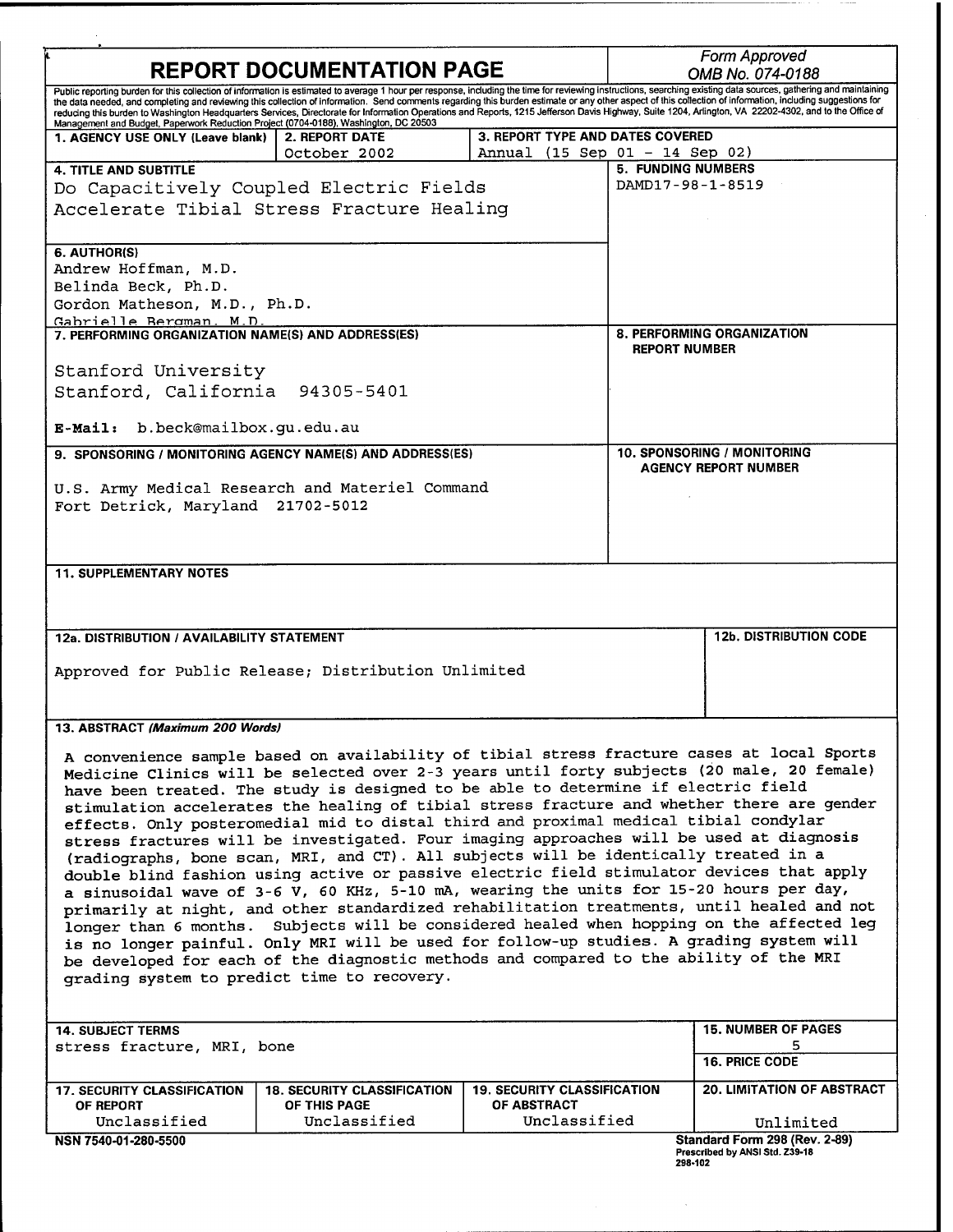## **Table of Contents**

 $\begin{array}{ccccc} & & & \ddots & \\ & & & & \ddots \end{array}$ 

 $\ddot{\phantom{a}}$ 

 $\ddot{\phantom{1}}$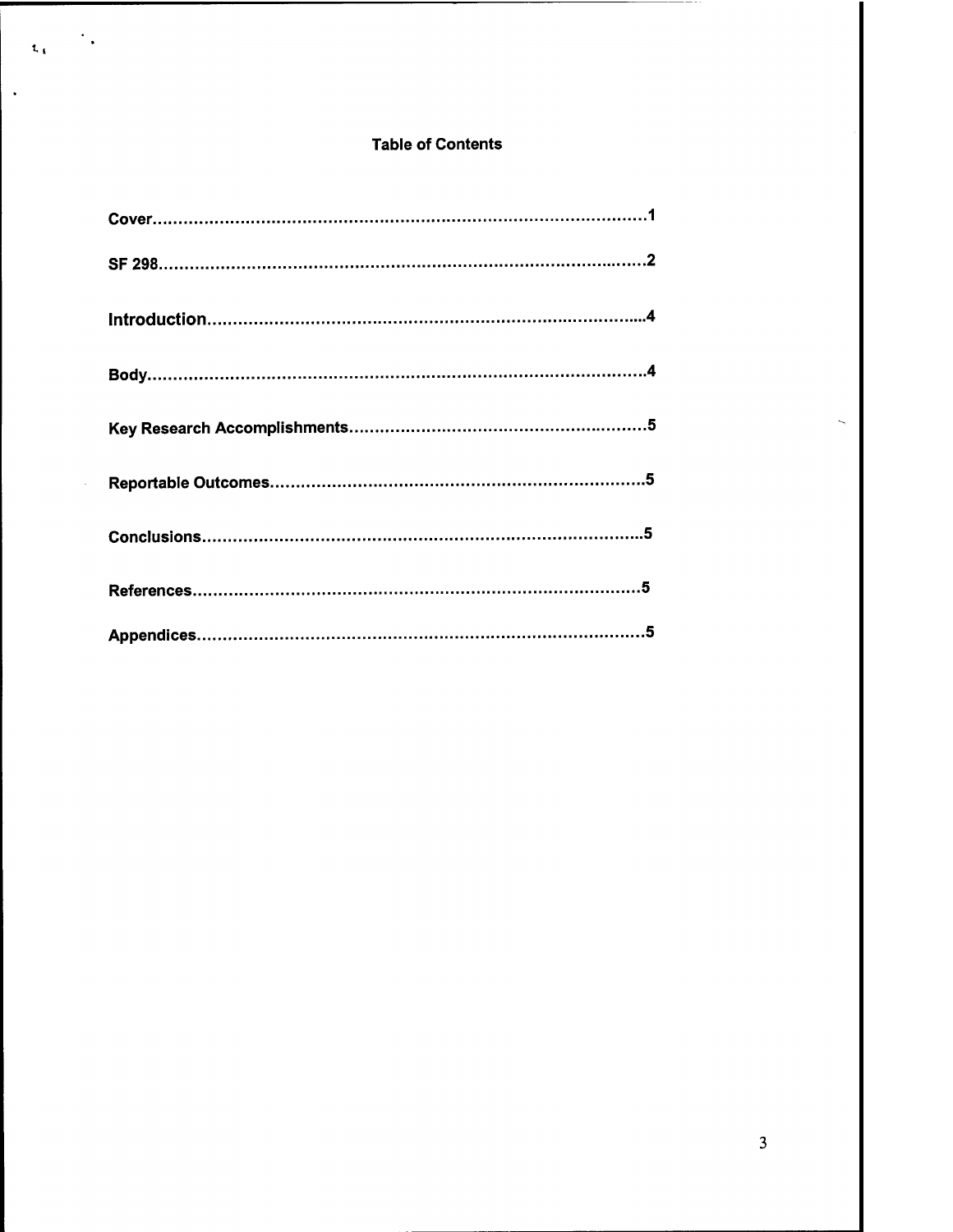# **INTRODUCTION**

**t.**

This placebo-controlled study is designed to determine if electric field stimulation will accelerate the healing of tibial stress fractures. Additionally a stress fracture severity grading system is to be developed for four different diagnostic imaging techniques (plain films, nuclear medicine scans, MRI and CT). The purpose of the imaging study is to determine the most cost effective approach to tibial stress fracture diagnosis and the most effective technique to predict time to healing. Twenty male and 20 female subjects will be recruited in order to discriminate gender effects. All subjects are treated identically in a double blind fashion using active or inactive electric field stimulator devices that apply a sinusoidal wave of 3-6 V, 60 KHz, 5-10 mA. Subjects wear the units for 15-20 hrs/day until healed, with a maximum treatment time of 6 months. Subjects are considered healed when hopping on the affected limb is no longer painful.

# BODY

Research accomplishments associated with tasks in approved Statement of Work

*Preliminary activities to set up study in Australia:*

| Activity                                                                                                         | <b>Status</b> |
|------------------------------------------------------------------------------------------------------------------|---------------|
| Establish imaging protocols and costing with South Coast                                                         | Complete      |
| Radiology                                                                                                        |               |
| Liaise with Biolectron Inc. (now EBI) to coordinate ongoing<br>supply of coded placebo and active OrthoPak units | Complete      |
| Submit Human Use documentation to Griffith University                                                            | Complete      |
| Human Subjects Ethics Committee                                                                                  |               |
| Recruit and train research assistant                                                                             | Complete      |
| Meet and discuss protocol with Sports Medicine Clinic                                                            | Complete      |
| physicians and other contact associations for recruiting                                                         |               |
| Retrieve study devices, supplies, files and documentation                                                        | Complete      |
| from Stanford University                                                                                         |               |

When the decision was made to subcontract the study to Griffith University from Stanford University in 2000, a Revised Statement of Work was submitted to the USAMRMC. The relevant 2001 and 2002 activities in the Revised Statement of Work included:

- 1. Interact with referring Sports Medicine Clinicians and Radiologists to maintain procedures and provide feedback
- 2. Consolidate recruiting base
- 3. Recruit  $\sim$  21 subjects (over the 2001-2002 period)
- 4. Collect data, including: subject consenting, evaluation, consultation and data collection (Food Frequency and Activity History Questionnaires), radiology appointment making, OrthoPak training, monitoring
- 5. Prepare interim reports